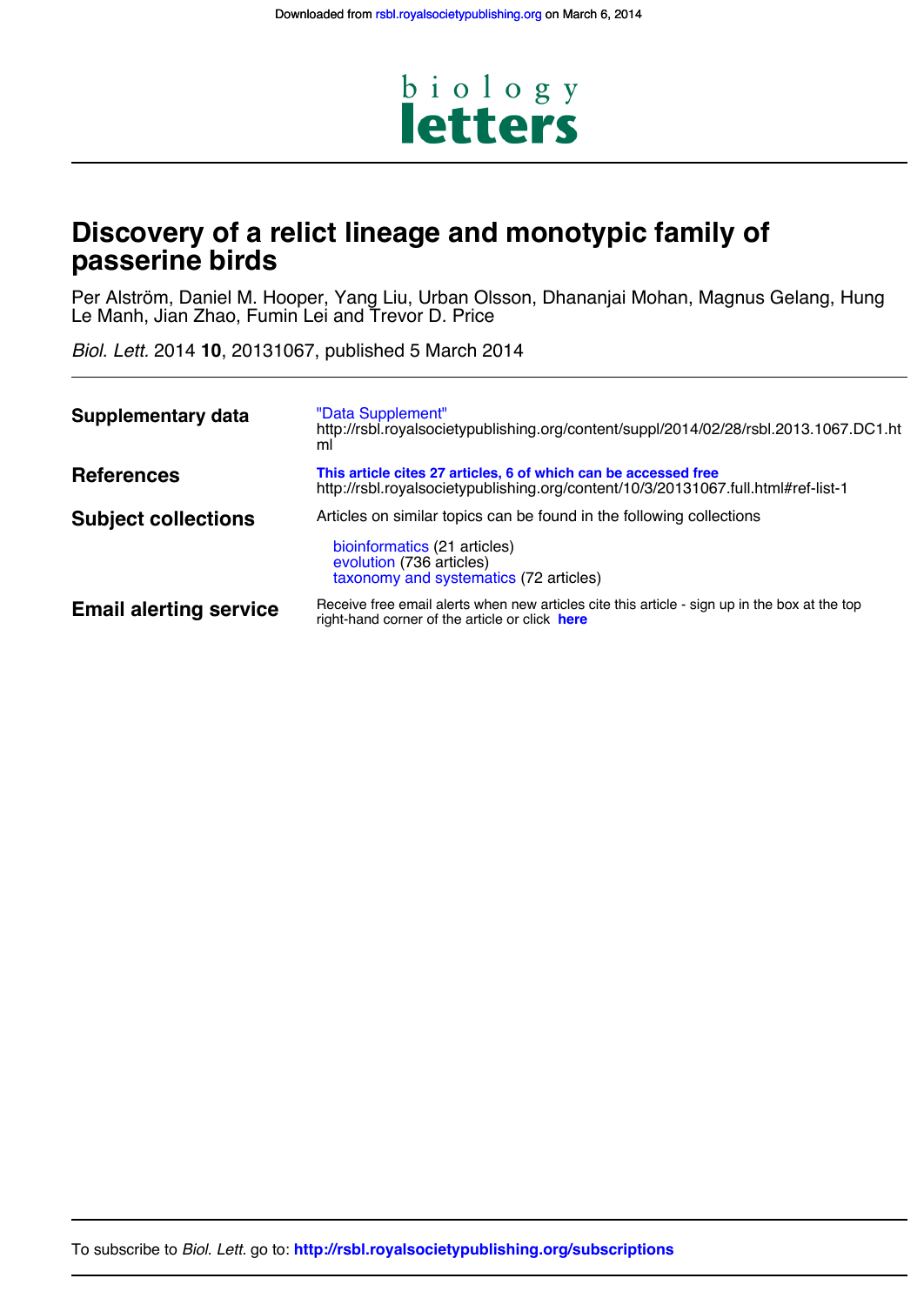# $b$  i o  $l$  o g y **letters**

#### rsbl.royalsocietypublishing.org

## Research



Cite this article: Alström P, Hooper DM, Liu Y, Olsson U, Mohan D, Gelang M, Le Manh H, Zhao J, Lei F, Price TD. 2014 Discovery of a relict lineage and monotypic family of passerine birds. Biol. Lett. **10**: 20131067. http://dx.doi.org/10.1098/rsbl.2013.1067

Received: 16 December 2013 Accepted: 7 February 2014

#### Subject Areas:

bioinformatics, evolution, taxonomy and systematics

#### Keywords:

Elachura formosa, old species, Passerida, Spelaeornis formosus, systematics

#### Author for correspondence:

Per Alström e-mail: [per.alstrom@slu.se](mailto:per.alstrom@slu.se)

Electronic supplementary material is available at<http://dx.doi.org/10.1098/rsbl.2013.1067> or via<http://rsbl.royalsocietypublishing.org>.



### Phylogeny

# Discovery of a relict lineage and monotypic family of passerine birds

Per Alström<sup>1,2</sup>, Daniel M. Hooper<sup>3</sup>, Yang Liu<sup>4</sup>, Urban Olsson<sup>5</sup> , Dhananjai Mohan<sup>6</sup>, Magnus Gelang<sup>7</sup>, Hung Le Manh<sup>8</sup>, Jian Zhao<sup>4</sup>, Fumin Lei<sup>1</sup> and Trevor D. Price<sup>3</sup>

<sup>1</sup> Key Laboratory of Zoological Systematics and Evolution, Institute of Zoology, Chinese Academy of Sciences, 1 Beichen West Road, Chaoyang District, Beijing 100101, People's Republic of China

<sup>2</sup>Swedish Species Information Centre, Swedish University of Agricultural Sciences, PO Box 7007, Uppsala 750 07, Sweden

<sup>3</sup>Department of Ecology and Evolution, University of Chicago, Chicago, IL 60637, USA

<sup>4</sup>State Key Laboratory of Biocontrol and School of Life Sciences, Sun Yat-sen University, Guangzhou 510275, People's Republic of China

5 Systematics and Biodiversity, Department of Biology and Environmental Sciences, University of Gothenburg, Gothenburg 40530, Sweden

6 Wildlife Institute of India, PO Box 18, Chandrabani, Dehradun 248001, India

 $^7$ Department of Zoology, Swedish Museum of Natural History, Stockholm 10405, Sweden

8 Zoology Museum Department, Institute of Ecology and Biological Resources, Hanoi, Vietnam

Analysis of one of the most comprehensive datasets to date of the largest passerine bird clade, Passerida, identified 10 primary well-supported lineages corresponding to Sylvioidea, Muscicapoidea, Certhioidea, Passeroidea, the 'bombycillids' (here proposed to be recognized as Bombycilloidea), Paridae/ Remizidae (proposed to be recognized as Paroidea), Stenostiridae, Hyliotidae, Regulidae (proposed to be recognized as Reguloidea) and spotted wrenbabbler Spelaeornis formosus. The latter was found on a single branch in a strongly supported clade with Muscicapoidea, Certhioidea and Bombycilloidea, although the relationships among these were unresolved. We conclude that the spotted wren-babbler represents a relict basal lineage within Passerida with no close extant relatives, and we support the already used name Elachura formosa and propose the new family name Elachuridae for this single species.

### 1. Introduction

Birds have been described and charted more completely than other taxa, and, thanks to molecular analyses, their relationships are beginning to be well understood [\[1](#page-4-0),[2](#page-4-0)]. These studies have revealed multiple examples, at both high and low levels, where the traditional classification has been contradicted. At lower taxonomic levels, rampant convergences in morphology or unequal rates of morphological divergence, often in combination with unusual biogeographic distributions, have confounded classifications based on phenotypic characters [[2,3\]](#page-4-0). Some of the more notable examples of passerine species with previously misinterpreted relationships include the bearded reedling (Panurus biarmicus) [\[4](#page-4-0)–[6\]](#page-4-0), rail-babbler (Eupetes macrocercus) [\[7\]](#page-4-0), white-bellied erpornis (Erpornis zantholeuca) [[8,9\]](#page-4-0), cinnamon ibon (Hypocryptadius cinnamomeus) [[10\]](#page-4-0), black-capped donacobius (Donacobius atricapilla) [[5,6,11](#page-4-0)], yellow-bellied fantail (Chelidorhynx hypoxantha) [[12\]](#page-4-0), silktail (Lamprolia victoriae) [[13\]](#page-4-0), ground tit (Pseudopodoces humilis) [\[14,15](#page-4-0)] and malia (Malia grata) [[16\]](#page-4-0).

The past 10 years have witnessed a surge in taxonomic changes in Asian birds, partly as a result of molecular analyses [\[3,17\]](#page-4-0). A large fraction has been within the songbird group called 'babblers'. Based on several comprehensive molecular studies [\[5,6,18](#page-4-0)–[20](#page-4-0)], five primary clades have been identified: Timaliidae,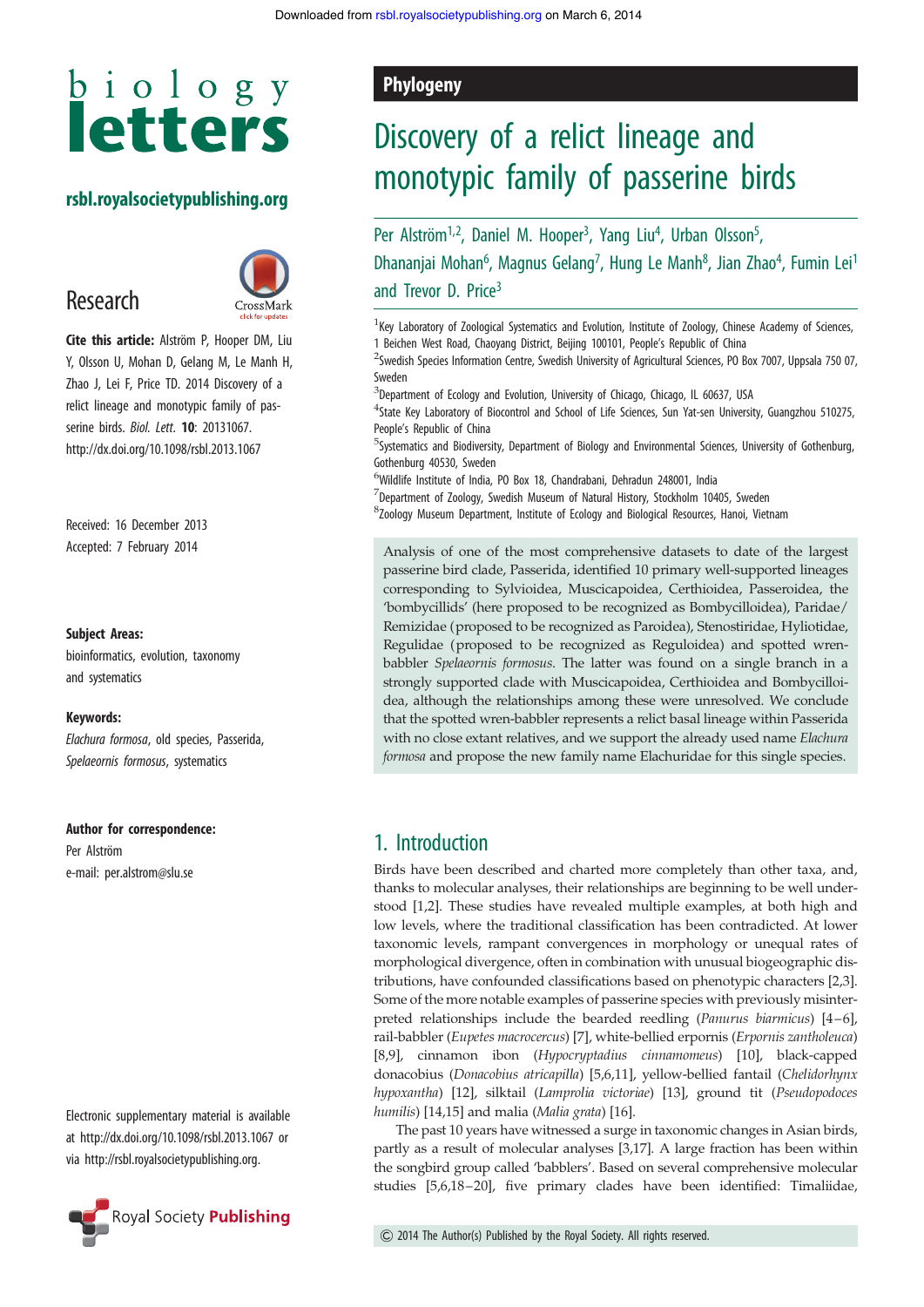(*a*)

<span id="page-2-0"></span>Leiotrichidae, Pellorneidae, Zosteropidae and Sylviidae. Previously, the circumscription of Timaliidae included the majority of the 'babblers', whereas Sylviidae was traditionally applied to various groups of 'warblers' (review in [[3](#page-4-0)]). Within Timaliidae, five species of Spelaeornis 'wren-babblers' were recognized [\[21,22](#page-4-0)], until Collar & Robson [\[23](#page-4-0)] split Spelaeornis chocolatinus into four species and moved the spotted wrenbabbler, Spelaeornis formosus, to the monotypic genus Elachura based on morphology and vocalizations.

Based on one of the most comprehensive datasets for the large Passerida clade, both regarding number of taxa and loci, we review the systematics of this taxon and show, for example, that S. formosus is not a babbler, but in fact represents a relict taxon with no close extant relatives.

#### 2. Material and methods

Sequence data were obtained from representatives of all families within Passerida except three monotypic families, including three S. formosus from different parts of its range (figure 1) and four other Spelaeornis species (deposited in Dryad). Seven loci were analysed: the mitochondrial cytochrome  $b$  (cytb) and ND2, nuclear GAPDH, ODC, myoglobin (myo) and LDH introns and coding RAG1, although not all loci were obtained for all species (deposited in Dryad). The data were analysed by Bayesian inference in MRBAYES [[25](#page-5-0)] and by maximum-likelihood bootstrapping with RAxML [\[26\]](#page-5-0). See the electronic supplementary material for the laboratory procedures and phylogenetic analyses. Details of samples, including GenBank numbers, uploaded to Dryad.

#### 3. Results

A 'condensed' multilocus tree is shown in [figure 2;](#page-3-0) the same tree with all branches visible and single-locus trees appear in the electronic supplementary material, figures S1 and S2. Within Passerida, the superfamilies Sylvioidea, Muscicapoidea, Certhioidea and Passeroidea were recovered with strong support. At the 'same level' in the tree, five well-supported  $s$ maller clades representing Remizidae + Paridae, Stenostiridae, the 'bombycillids' (Bombycillidae, Hylocitreidae, Ptilogonatidae and Dulidae), Regulidae and Hyliotidae were recovered. Spelaeornis formosus sat on a 'bare' branch among these basal lineages. Sylvioidea, Remizidae + Paridae, Stenostiridae and Hyliotidae formed a clade, and Muscicapoidea, Certhioidea, the 'bombycillids' and S. formosus another one, both well supported. Other relationships among the primary lineages were uncertain, and the base of Passerida was characterized by extremely short internodes.

#### 4. Discussion

This study is the first to our knowledge to provide strong support for a clade comprising Sylvioidea, Remizidae + Paridae, Stenostiridae and Hyliotidae, and another one containing Muscicapoidea, Certhioidea and the 'bombycillids' (and S. formosus; cf. [[27,28\]](#page-5-0)). However, the relationships among these and the other basal lineages within Passerida remain uncertain, probably due to an explosive divergence of these primary lineages, as suggested by the phylogeny.

Spelaeornis formosus is clearly not a 'babbler', but instead on its own forms one of the 10 primary lineages within the Passerida radiation. Although the data support a relationship



Wuyi Shan, Jiangxi, China, April 2013 (IOZ 18251) (P.A.). (b) The song of E. formosa is a continuous repetition of units of high-pitched, short notes (two such units, each ca 2 s long, shown); Wuyi Shan, Fujian, April 1993 (P.A.). (c) Distribution based on [\[23](#page-4-0)[,24](#page-5-0)]. Sampling localities are indicated by dots. (Online version in colour.)

with Muscicapoidea, Certhioidea and the 'bombycillids', the precise position of S. formosus within this clade is uncertain. The distinctness of S. formosus is most unexpected. Morphologically and ecologically, it closely resembles several 'wren-babblers' [[23\]](#page-4-0). In many respects, it is also very similar to some Troglodytes wrens. However, its song bears little resemblance to other continental Asian passerines ([[23\]](#page-4-0); personal observation; figure 1), and this in combination with its 'decidedly longer bill' compared with other Spelaeornis led Collar & Robson [\[23](#page-4-0)] to place it in the monotypic genus Elachura. The phenotypic similarities between S. formosus and some Spelaeornis and Troglodytes have apparently evolved in parallel. This has previously been shown to be the case for the Pnoepyga 'wren-babblers', which were recently placed in a monotypic family, Pnoepygidae [[19](#page-4-0)].

Our results support the placement of the spotted wrenbabbler in a separate genus, Elachura. Moreover, based on its phylogenetic distinctness, we recommend that it be placed in a monotypic family, for which we propose a new family name: Elachuridae. Type genus Elachura Oates, 1889. Diagnosis: The monotypic genus Elachura includes Elachura formosa, which is a small (ca 10 cm), short-tailed (ca 3 cm) oscine with grey –brown crown, nape, ear-coverts and upperparts with whitish or pale buffish terminal spots and blackish 2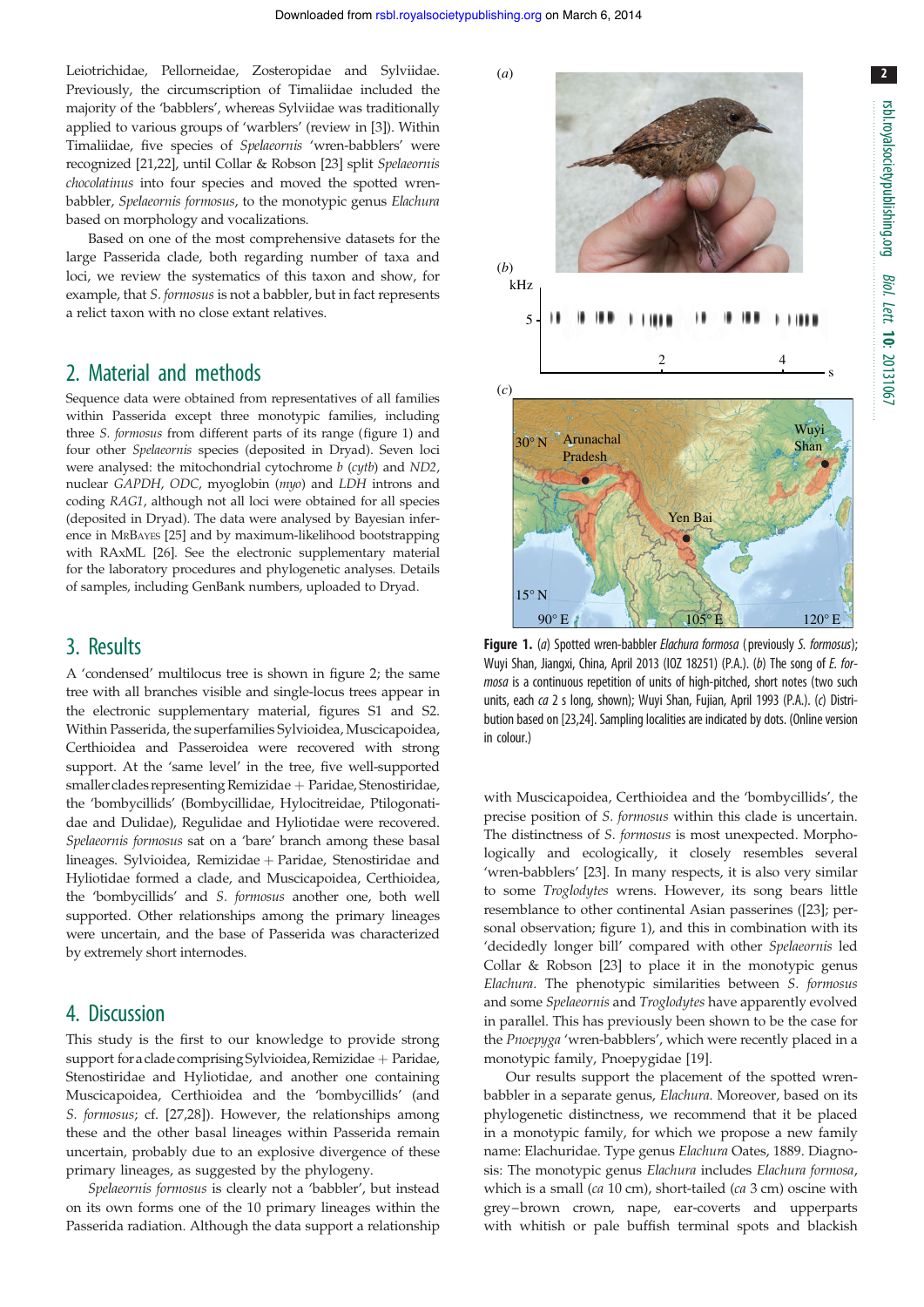<span id="page-3-0"></span>

Figure 2. Relationships of the primary lineages within Passerida based on mitochondrial cytb and ND2 and nuclear myoglobin, ODC, GAPDH, LDH and RAG1, analysed by Bayesian inference in 10 partitions under a relaxed clock model. Posterior probabilities (PP) and maximum-likelihood bootstrap (MLBS) values are shown at the nodes, in this order; asterisk (\*) indicates PP 1.00 or MLBS 100%. Numbers in parentheses indicate the number of species in the different groups. (Online version in colour.)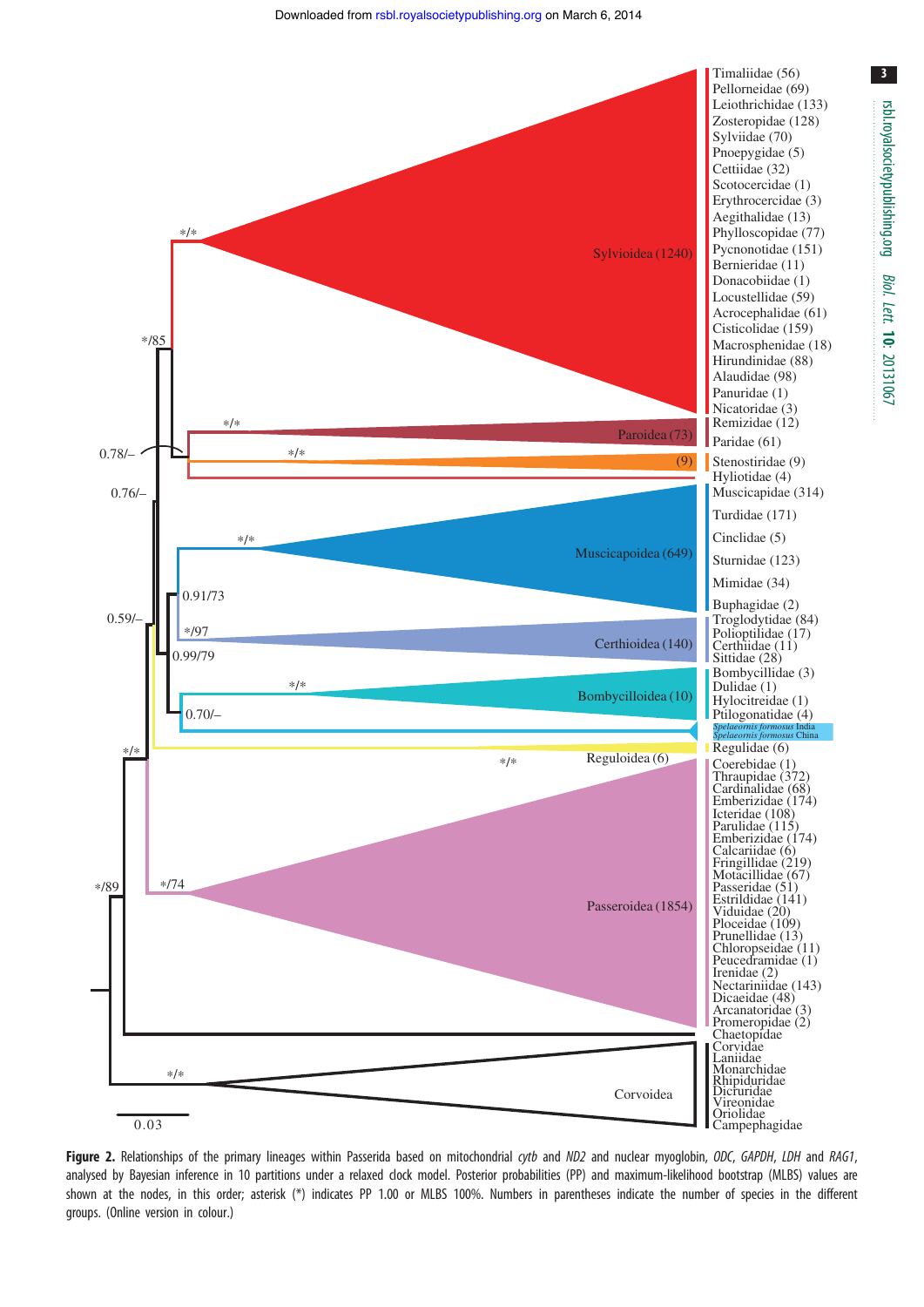4

<span id="page-4-0"></span>subterminal markings to many of the feathers; throat and breast mottled with grey–brown and whitish and some blackish subterminal markings; rest of underparts pale rufous with blackish subterminal markings and whitish tips to many of the feathers, especially on the flanks; remiges (outer webs) and rectrices rufous with broad, widely spaced blackish bars. See [figure 1](#page-2-0) and [23, p. 176 and Plate 7]. The name Elachuridae has been registered in ZooBank under LSID<zoobank.org>: act: E95131EF-4849-46A4-915B-1789ABC08143. We suggest that the English name be changed to Elachura to highlight its uniqueness.

It could be argued that the phylogenetic distinctness of Elachuridae warrants recognition also at the rank of superfamily, as could be claimed for all of the well-supported primary lineages within Passerida. The case is strongest for Paridae + Remizidae, Regulidae and the 'bombycillids', which have consistently proved highly distinctive in previous studies [5,6,9,15,[29\]](#page-5-0). We propose that these be recognized at the level of superfamily, Paroidea, Reguloidea and Bombycilloidea, respectively.

Species on long terminal branches ('old' species) are disproportionately distributed among the non-passerines, e.g. the palaeognaths (ostriches, kiwis, etc.), kagu (Rhynochetos jubatus), hoatzin (Opisthocomus hoazin), oilbird (Steatornis caripensis) and cuckoo roller (Leptosomus discolor) [\[30](#page-5-0)]. Owing to their overall younger age, relatively few passerines display the same pattern, e.g. the four New Zealand wrens (Acanthisittidae), the two lyrebirds (Menuridae) and the two rockjumpers (Chaetopidae). Within Passerida, which contains ca 36% of all birds and 60% of all passerines, the spotted wren-babbler is unique, as it is the only extant species that on its own represents one of the most basal lineages.

Acknowledgements. Normand David, Edward Dickinson, Steven Gregory and Johan Liljeblad are acknowledged for advice on nomenclature; Nigel Collar, Jon Fjeldså, Lars Larsson, Pamela Rasmussen and Craig Robson for various forms of assistance; Guoling Chen for laboratory assistance; the Government of India and Chief Wildlife Warden of Arunachal Pradesh and Jiangxi Wuyi Shan National Nature Reserve for permits.

Data accessibility. Data deposited in Dryad: [doi:10.5061/dryad.hd765](http://dx.doi.org/10.5061/dryad.hd765). Funding statement. We thank the Jornvall Foundation and the Chinese Academy of Sciences for a Visiting Professorship for Senior International Scientists (no. 2011T2S04) awarded to P.A., the One Hundred Talents project of Sun Yat-sen University (Y.L.) and the National Science Foundation (USA) (T.D.P.).

## **References**

- 1. Cracraft J. 2013 Avian higher-level relationships and classification: nonpasseriforms. In The Howard and Moore complete checklist of the birds of the world, 4th edn, vol. 1 (eds EC Dickinson, JV Remsen), pp. 21 – 47. Eastbourne, UK: Aves Press.
- 2. Fjeldså J. 2013 Avian classification in flux. In Handbook of the birds of the world, special vol. (eds J del Hoyo, A Elliott, J Sargatal, DA Christie), pp. 77 – 146. Barcelona, Spain: Lynx Edicions.
- 3. Alström P, Olsson U, Lei F. 2013 A review of the recent advances in the systematics of the avian superfamily Sylvioidea. Chin. Birds 4, 99-131. [\(doi:10.5122/cbirds.2013.0016](http://dx.doi.org/10.5122/cbirds.2013.0016))
- 4. Ericson PGP, Johansson US. 2003 Phylogeny of Passerida (Aves: Passeriformes) based on nuclear and mitochondrial sequence data. Mol. Phylogenet. Evol. 29, 126– 138. [\(doi:10.1016/S1055-](http://dx.doi.org/10.1016/S1055-7903(03)00067-8) [7903\(03\)00067-8\)](http://dx.doi.org/10.1016/S1055-7903(03)00067-8)
- 5. Alström P, Ericson PGP, Olsson U, Sundberg P. 2006 Phylogeny and classification of the avian superfamily Sylvioidea. Mol. Phylogenet. Evol. 38, 381– 397. ([doi:10.1016/j.ympev.2005.05.015](http://dx.doi.org/10.1016/j.ympev.2005.05.015))
- 6. Fregin S, Haase M, Olsson U, Alström P. 2012 New insights into family relationships within the avian superfamily Sylvioidea (Passeriformes) based on seven molecular markers. BMC Evol. Biol. 12, 157. [\(doi:10.1186/1471-2148-12-157](http://dx.doi.org/10.1186/1471-2148-12-157))
- 7. Jønsson KA, Fjeldså J, Ericson PGP, Irestedt M. 2007 Systematic placement of an enigmatic Southeast Asian taxon Eupetes macrocerus and implications for the biogeography of a main songbird radiation, the Passerida. Biol. Lett. 3, 323– 326. ([doi:10.1098/rsbl.](http://dx.doi.org/10.1098/rsbl.2007.0054) [2007.0054\)](http://dx.doi.org/10.1098/rsbl.2007.0054)
- 8. Cibois A, Kalyakin MV, Han LX, Pasquet E. 2002 Molecular phylogenetics of babblers (Timaliidae): reevaluation of the genera Yuhina and Stachyris.

J. Avian Biol. 33, 380 – 390. ([doi:10.1034/j.1600-](http://dx.doi.org/10.1034/j.1600-048X.2002.02882.x) [048X.2002.02882.x\)](http://dx.doi.org/10.1034/j.1600-048X.2002.02882.x)

- 9. Barker FK, Cibois A, Schikler P, Feinstein J, Cracraft J. 2004 Phylogeny and diversification of the largest avian radiation. Proc. Natl Acad. Sci. USA 101, 11 040– 11 045. [\(doi:10.1073/pnas.](http://dx.doi.org/10.1073/pnas.0401892101) [0401892101\)](http://dx.doi.org/10.1073/pnas.0401892101)
- 10. Fjeldsa˚ J, Irestedt M, Ericson PGP, Zuccon D. 2010 The Cinnamon Ibon Hypocryptadius cinnamomeus is a forest canopy sparrow. *Ibis* **152**,  $747 - 760$ . [\(doi:10.1111/j.1474-919X.2010.01053.x](http://dx.doi.org/10.1111/j.1474-919X.2010.01053.x))
- 11. Barker FK. 2004 Monophyly and relationships of wrens (Aves: Troglodytidae): a congruence analysis of heterogeneous mitochondrial and nuclear DNA sequence data. Mol. Phylogenet. Evol. 31, 486 - 504. [\(doi:10.1016/j.ympev.2003.08.005\)](http://dx.doi.org/10.1016/j.ympev.2003.08.005)
- 12. Fuchs J, Pasquet E, Couloux A, Fjeldså J, Bowie RC. 2009 A new Indo-Malayan member of the Stenostiridae (Aves: Passeriformes) revealed by multilocus sequence data: biogeographical implications for a morphologically diverse clade of flycatchers. Mol. Phylogenet. Evol. 53, 384– 393. [\(doi:10.1016/j.ympev.2009.06.015\)](http://dx.doi.org/10.1016/j.ympev.2009.06.015)
- 13. Irestedt M, Fuchs J, Jønsson KA, Ohlson JI, Pasquet E, Ericson PGP. 2008 The systematic affinity of the enigmatic Lamprolia victoriae (Aves: Passeriformes): an example of avian dispersal between New Guinea and Fiji over Miocene intermittent land bridges? Mol. Phylogenet. Evol. 48, 1218– 1222. ([doi:10.](http://dx.doi.org/10.1016/j.ympev.2008.05.038) [1016/j.ympev.2008.05.038](http://dx.doi.org/10.1016/j.ympev.2008.05.038))
- 14. James HF, Ericson PGP, Slikas B, Lei FM, Gill FB, Olson SL. 2003 Pseudopodoces humilis, a misclassified terrestrial tit (Paridae) of the Tibetan Plateau: evolutionary consequences of shifting adaptive zones. Ibis 145, 185– 202. [\(doi:10.1046/j.](http://dx.doi.org/10.1046/j.1474-919X.2003.00170.x) [1474-919X.2003.00170.x\)](http://dx.doi.org/10.1046/j.1474-919X.2003.00170.x)
- 15. Johansson US, Ekman J, Bowie RC, Halvarsson P, Ohlson JI, Price TD, Ericson PGP. 2013 A complete multilocus species phylogeny of the tits and chickadees (Aves: Paridae). Mol. Phylogenet. Evol. 69, 852 – 860. [\(doi:10.1016/j.ympev.2013.06.019\)](http://dx.doi.org/10.1016/j.ympev.2013.06.019)
- 16. Oliveros CH, Reddy S, Moyle RG. 2012 The phylogenetic position of some Philippine 'babblers' spans the muscicapoid and sylvioid bird radiations. Mol. Phylogenet. Evol. 65, 799– 804. ([doi:10.1016/j.](http://dx.doi.org/10.1016/j.ympev.2012.07.029) [ympev.2012.07.029\)](http://dx.doi.org/10.1016/j.ympev.2012.07.029)
- 17. Rasmussen PC. 2012 Then and now: new developments in Indian systematic ornithology. J. Bombay Nat. Hist. Soc.  $109$ ,  $3 - 16$ .
- 18. Cibois A. 2003 Mitochondrial DNA phylogeny of babblers (Timaliidae). Auk 120, 35 – 54. [\(doi:10.](http://dx.doi.org/10.1642/0004-8038(2003)120%5B0035:MDPOBT%5D2.0.CO;2)) [1642/0004-8038\(2003\)120\[0035:MDPOBT\]2.0.CO;2\)](http://dx.doi.org/10.1642/0004-8038(2003)120%5B0035:MDPOBT%5D2.0.CO;2))
- 19. Gelang M, Cibois A, Pasquet E, Olsson U, Alström P, Ericson PGP. 2009 Phylogeny of babblers (Aves, Passeriformes): major lineages, family limits and classification. Zool. Scr. 32, 279 – 296. (doi:10.1111/ j.1463-6409.2008.00374.x)
- 20. Moyle RG, Andersen MJ, Oliveros CH, Steinheimer F, Reddy S. 2012 Phylogeny and biogeography of the core babblers (Aves: Timaliidae). Syst. Biol. 61, 631– 651. [\(doi:10.1093/sysbio/sys027](http://dx.doi.org/10.1093/sysbio/sys027))
- 21. Deignan HG. 1964 Subfamily Timaliinae. In Checklist of birds of the world, vol. 10 (eds E Mayr, RA Paynter), pp. 240– 427. Cambridge, MA: Museum of Comparative Zoology.
- 22. Dickinson E. 2003 The Howard and Moore complete checklist of the birds of the world, 3rd edn. London, UK: Helm.
- 23. Collar NJ, Robson C. 2007 Family Timaliidae (babblers). In Handbook of the birds of the world, vol. 12 (eds J del Hoyo, A Elliott, DA Christie), pp. 70 – 291. Barcelona, Spain: Lynx Edicions.